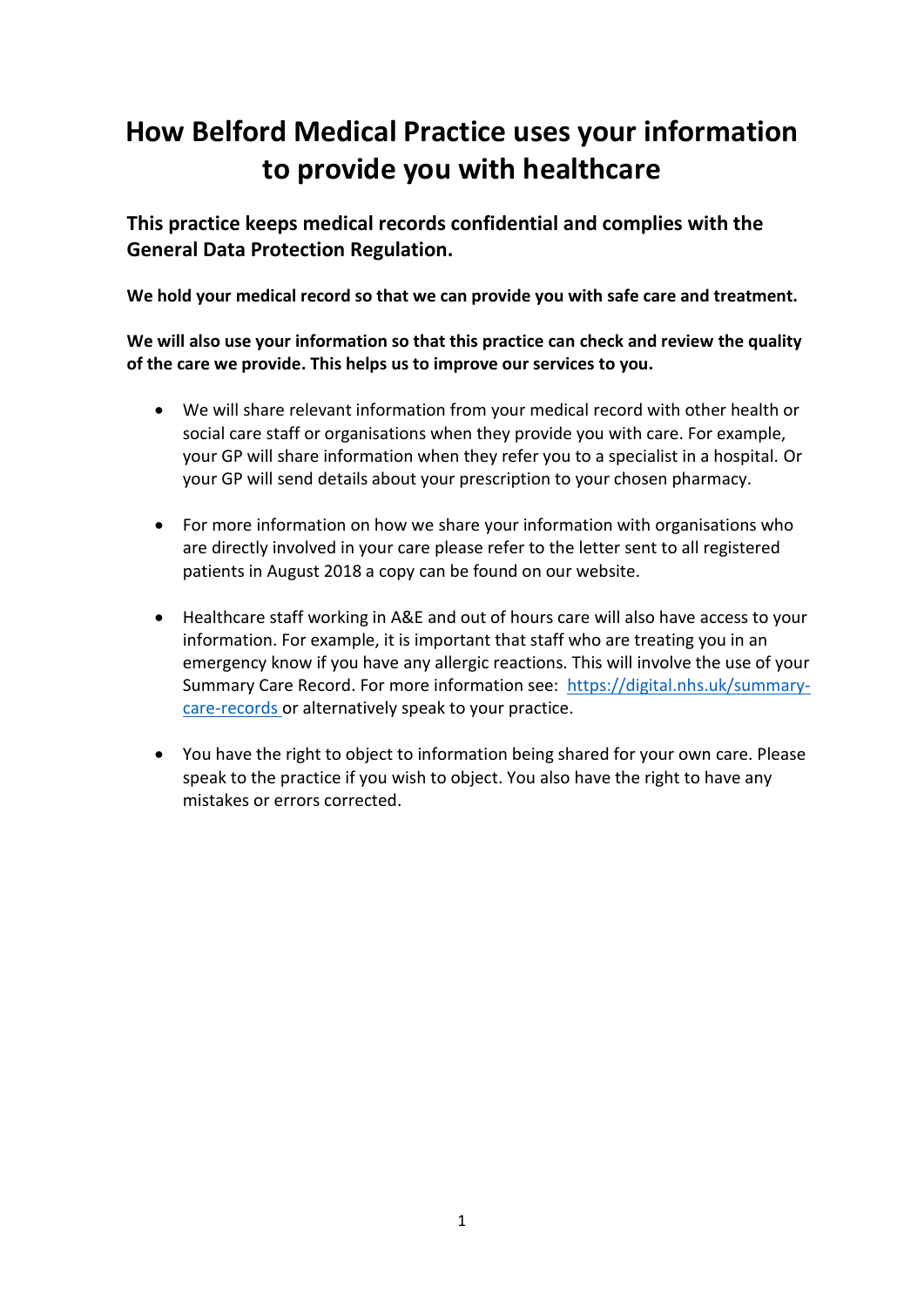## **Other important information about how your information is used to provide you with healthcare**

#### **Registering for NHS care**

- All patients who receive NHS care are registered on a national database.
- This database holds your name, address, date of birth and NHS Number but it does not hold information about the care you receive.
- The database is held by NHS Digital a national organisation which has legal responsibilities to collect NHS data.
- More information can be found at: NHS Digital 0300 303 5678

## **Identifying patients who might be at risk of certain diseases**

- Your medical records will be searched by a computer programme so that we can identify patients who might be at high risk from certain diseases such as heart disease or unplanned admissions to hospital.
- This means we can offer patients additional care or support as early as possible.
- This process will involve linking information from your GP record with information from other health or social care services you have used.
- Information which identifies you will only be seen by this practice.

### **Safeguarding**

- Sometimes we need to share information so that other people, including healthcare staff, children or others with safeguarding needs, are protected from risk of harm.
- These circumstances are rare.
- We do not need your consent or agreement to do this.
- Please see our local policies for more information: visit the website [www.belfordmedicalpractice.nhs.uk](http://www.belfordmedicalpractice.nhs.uk/)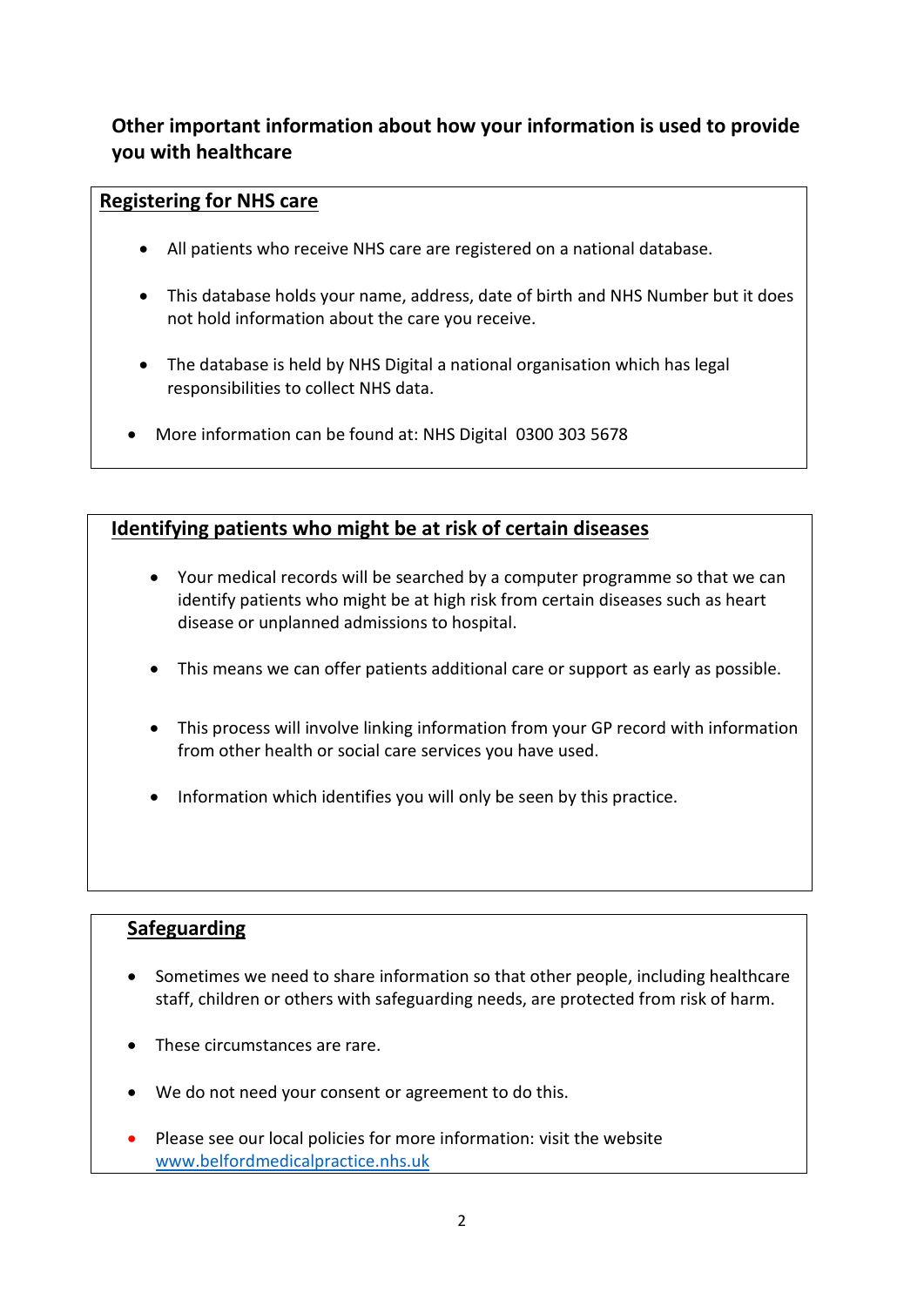We are required by law to provide you with the following information about how we handle your information.

| Data Controller contact<br>details | Belford Medical Practice, Croft Field, BelfordNE70 7ER<br>01668213738                                                          |
|------------------------------------|--------------------------------------------------------------------------------------------------------------------------------|
|                                    |                                                                                                                                |
| <b>Data Protection Officer</b>     | Liane Cotterill                                                                                                                |
| contact details                    | Senior Governance Manager & Data Protection Officer                                                                            |
|                                    | <b>NECS</b>                                                                                                                    |
|                                    | Teesdale house                                                                                                                 |
|                                    | <b>Westpoint Road</b>                                                                                                          |
|                                    | Thornaby                                                                                                                       |
|                                    | <b>Stockton on Tees</b>                                                                                                        |
|                                    | <b>TS17 6BL</b>                                                                                                                |
| Purpose of the                     | To give direct health or social care to individual patients.<br>$\bullet$                                                      |
| processing                         |                                                                                                                                |
|                                    | For example, when a patient agrees to a referral for direct care,                                                              |
|                                    | such as to a hospital, relevant information about the patient<br>will be shared with the other healthcare staff to enable them |
|                                    | to give appropriate advice, investigations, treatments and/or                                                                  |
|                                    | care.                                                                                                                          |
|                                    |                                                                                                                                |
|                                    | To check and review the quality of care. (This is called audit<br>٠                                                            |
|                                    | and clinical governance).                                                                                                      |
| Lawful basis for                   | These purposes are supported under the following sections of the                                                               |
| processing                         | GDPR:                                                                                                                          |
|                                    |                                                                                                                                |
|                                    | Article $6(1)(e)$ ' necessary for the performance of a task                                                                    |
|                                    | carried out in the public interest or in the exercise of official                                                              |
|                                    | authority'; and                                                                                                                |
|                                    |                                                                                                                                |
|                                    | Article 9(2)(h) 'necessary for the purposes of preventative or                                                                 |
|                                    | occupational medicine for the assessment of the working                                                                        |
|                                    | capacity of the employee, medical diagnosis, the provision of                                                                  |
|                                    | health or social care or treatment or the management of health                                                                 |
|                                    | or social care systems and services"                                                                                           |
|                                    | Healthcare staff will also respect and comply with their obligations                                                           |
|                                    | under the common law duty of confidence.                                                                                       |
|                                    |                                                                                                                                |
|                                    |                                                                                                                                |
| <b>Recipient or categories</b>     | The data will be shared with:                                                                                                  |
| of recipients of the               | healthcare professionals and staff in this surgery;                                                                            |
| processed data                     | local hospitals;                                                                                                               |
|                                    | out of hours services;                                                                                                         |
|                                    | diagnostic and treatment centres;                                                                                              |
|                                    | or other organisations involved in the provision of direct care                                                                |
|                                    | to individual patients.                                                                                                        |
|                                    |                                                                                                                                |
|                                    |                                                                                                                                |
|                                    |                                                                                                                                |